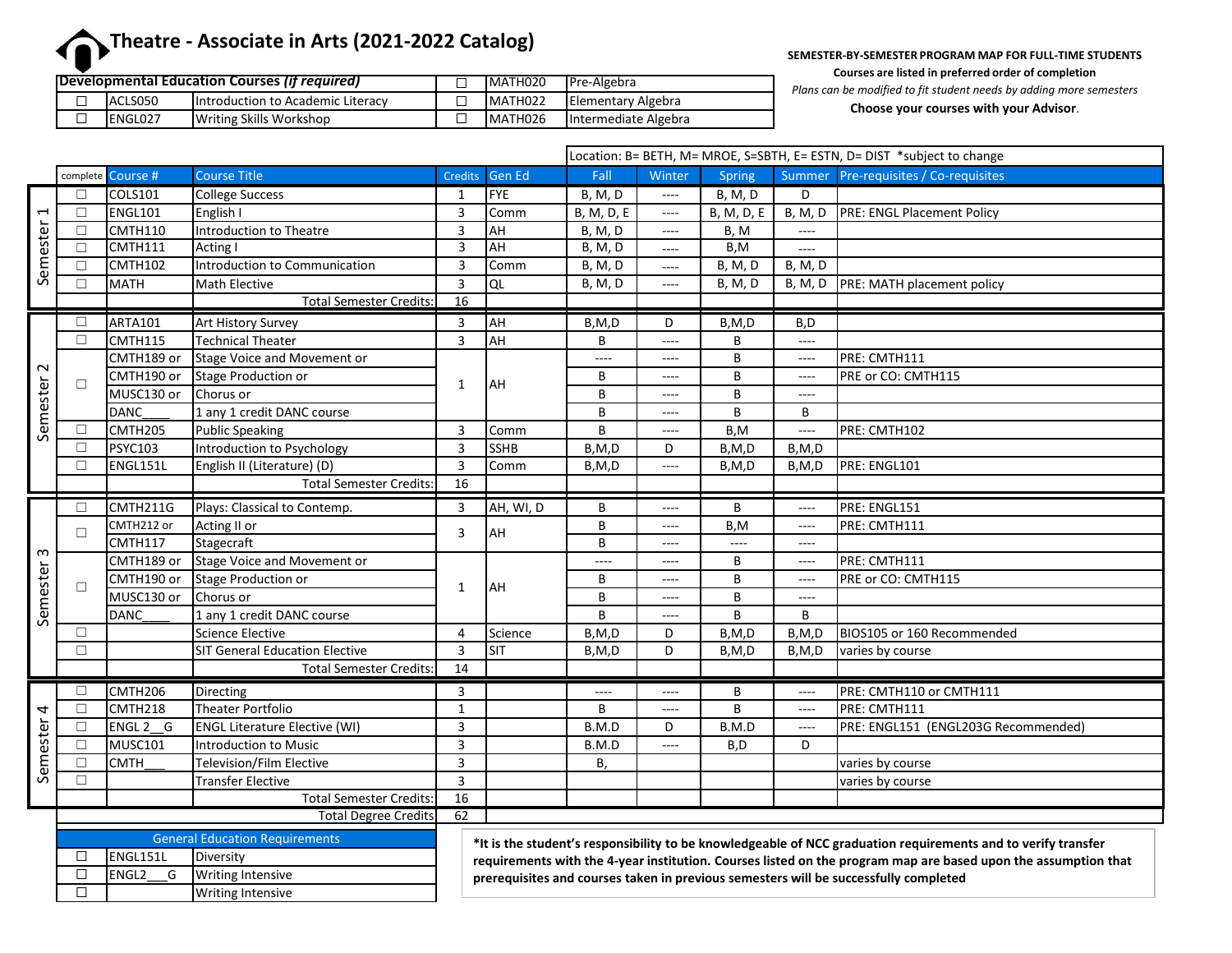| <b>ENGL Literature Electives</b>                            | Mathematics (Quantitative Literacy QL)          | Electives for A.A. & A.S. Degrees                           | Writing Intensive Gen Ed Courses (WI)                |
|-------------------------------------------------------------|-------------------------------------------------|-------------------------------------------------------------|------------------------------------------------------|
| ENGL 201 British Literature I (G-WI)                        | MATH 120 Nature of Mathematics                  | Accounting - only ACCT 100, 101, 151, 201, 202, 251         | <b>BIOS105G Contemporary Biology</b>                 |
| ENGL 203 Shakespeare (G-WI) (recommended)                   | MATH 140 College Algebra                        | Architecture - only ARCH 100                                | CMTH 211G Plays: Classical to Cont                   |
| ENGL 205 American Literature I (G-WI)                       | MATH 145 Trigonometry                           | Art - only ARTA 101, 111, 162, 291, 292, 293                | ENGL 201G British Literature I                       |
| ENGL 211 Plays: Classical to Contemp. (G-WI)                | MATH150 Introductory Statistics                 | Biological Science - all BIOS except 281, 282, 283          | ENGL 203G Shakespeare                                |
| ENGL 215 Multicultural Adolescent Lit (G-WI)                | MATH160 PreCalculus                             | Business - only BUSA 101, 115, 152, 201, 202, 205, 232, 272 | ENGL 205G American Literature I                      |
| ENGL 250 Latin American Literature (G-WI)                   | MATH 165 Applied Calculus                       | Chemistry - only CHEM 105, 120, 135, 220, 225, 251,         | ENGL 211G Plays: Classical to Contemporary           |
| ENGL 251 British Literature II (G-WI)                       | MATH 175 Calculus with Review (part 1)          | 260, 291, 292, 293, 294                                     | <b>ENGL 215G Multicultural Adolescent Literature</b> |
| <b>ENGL 253 Creative Writing</b>                            | MATH 176 Calculus with Review (part 2)          | College Success: COLS101, 120                               | <b>ENGL 250G Latin American Literature</b>           |
| ENGL 255 American Literature II (G-WI)                      | MATH 180 Calculus I                             | Communications - all CMTH except 180, 182, 185, 240, 252    | ENGL 251G British Literature II                      |
| ENGL 256 Modern Poetry (G-WI)                               | MATH 181 Calculus II                            | Computer/Information Science - only CISC 101, 104,          | ENGL 255G American Literature II                     |
| ENGL 257 20th Century Lit by Women (G-WI)                   | MATH 210 Calculus III                           | 115, 125, 225, 230, 270                                     | ENGL 256G Modern Poetry                              |
| <b>ENGL258 Fiction Writing</b>                              | MATH 211 Differential Equations                 | Counseling - only COUN 100, 291, 292, 293                   | ENGL 257G 20th Century Lit by Women                  |
| ENGL 260 Contemporary Literature (G-WI)                     |                                                 | Dance - all DANC                                            | <b>ENGL 260G Contemporary Literature</b>             |
| ENGL 264 Irish Literature (G-WI)                            | Science (SCI)                                   | Economics - ECON201, 251G                                   | ENGL 264G Irish Literature                           |
| ENGL 265 African-American Literature (G-WI)                 | BIOS 104 Field Ecology                          | Education - all EDUC except 105                             | ENGL 265G African-American Literature                |
|                                                             | BIOS 105 Contemporary Biology (G-WI)            | Engineering - only ENGG 100, 191, 192, 193, 194,            | GEOG 121G Environmental Sustainability               |
| Societies & Institutions Over Time (SIT)                    | BIOS 107 Biology I                              | 201, 251, 252                                               | GEOG 151G Geography of the US & Canada               |
| CMTH 221 History of Broadcasting                            | BIOS 110 In Your Genes: Intro to Mod Genetics   | English - all ENGL                                          | HIST 113G American History I                         |
| GEOG 101 World Geography                                    | <b>BIOS 115 Essentials of Biology</b>           | Geography - all GEOG                                        | HIST 121G The Black Experience                       |
| GEOG 151 Geography of the U.S. and Canada (G-WI)            | <b>BIOS 126 Environmental Science</b>           | Global Studies - GLBL130, 160, 230                          | HIST 153G Found of Mod Euro Hist (1300-1815)         |
| GLBL 130 Intro to Global Studies                            | BIOS 150 Biology II                             | Health - only HEAL 150                                      | HIST 165G The American Experience of Warfare         |
| GLBL 160 Field Experience & Acad Research in GS             | BIOS 160 Human Biology                          | History - all HIST                                          | HIST 166G Civil War and Reconstruction               |
| GLBL 230 Global Studies Capstone                            | BIOS 180 Introduction to Forensic Science       | Hospitality - only HOSP 101                                 | HIST 168G History of the Middle East                 |
| HIST 103 Ancient and Medieval History                       | BIOS 202 Microbiology for Allied Health         | Humanities - all HUMA                                       | HIST 173G Mod Euro History, 1815 to Present          |
| HIST 113 American History I (G-WI)                          | BIOS 204 Human Anatomy and Physiology I         | Interdisciplinary Studies - INTS 101, 202, 250              | HUMA 121G The American Work Experience               |
| HIST 121 The Black Experience (G-WI)                        | <b>BIOS 206 General Ecology</b>                 | Journalism - only JOUR 104                                  | HUMA 140G Intro to Women & Gender Studies            |
| HIST 123 African Civilization                               | CHEM 105 Chemistry in Contemporary Society      | Mathematics - only MATH 120, 140, 145, 150, 160, 165,       | HUMA250G Research Methods in the Social Sciences     |
| HIST 140 Modern Chinese History                             | CHEM 120 General Chemistry I                    | 175, 176, 180, 181, 191-194, 202, 210, 211                  | PHIL 111G On Death and Dying                         |
| HIST 153 Found of Mod Euro History, 1300-1815 (G-WI)        | CHEM 135 Chemistry of Life                      | Modern Language - all MDLA                                  | PHIL 202G Ethics and Moral Problems                  |
| HIST 163 American History II                                | GEOG 150 Astronomy                              | Music - all MUSC                                            | POLS 105G American Constitutional Law                |
| HIST 165 The American Experience of Warfare (G-WI)          | GEOG 210 Weather and Climate                    | Nutrition-NUTR105                                           | POLS 110G American National Government               |
| HIST 166 Civil War and Reconstruction (G-WI)                | <b>GEOL 201 Physical Geology</b>                | Philosophy - all PHIL                                       | POLS 205G Women and Politics                         |
| HIST 168 History of the Middle East (G-WI)                  | PHYS 101 Physics I                              | Physical Education - any PHED courses up to a max           | POLS 251G State and Local Government                 |
| HIST 173 Mod European History, 1815 to Present (G-WI)       | PHYS151 Physics II                              | of two credits                                              | PSYC 103G Introduction to Psychology                 |
| HIST 183 Modern American History 1945-Present               | PHYS 152 Physical Science II                    | Physics - all PHYS                                          | PSYC 258G Developmental Psychology                   |
| HIST 210 History of Mod Science, 1859 to Present            | PHYS 215 Physics for Science and Engineering I  | Political Science - all POLS                                | SOCA 102G Cultural Anthropology                      |
| HIST 211 History of Pennsylvania                            | PHYS 225 Physics for Science and Engineering II | Publishing- 101, 102                                        | SOCA 103G Principles of Sociology                    |
| INTS 201 Implementing Sustainable Energy System             |                                                 | Psychology - all PSYC except 221                            | SOCA 125G Sociology of Families                      |
| INTS 202 The Architecture of the City: Classic to Contemp.  | <b>Television/Film Electives</b>                | Sociology/Anthropology - all SOCA                           |                                                      |
| POLS 101 Introduction to Political Science                  | CMTH 104 Mass Media and Society                 | Special Education - SPED 160                                |                                                      |
| POLS 105 American Constitutional Law (G-WI)                 | CMTH 126 The Communication Arts                 |                                                             |                                                      |
| POLS 110 American National Government (G-WI)                | CMTH 170 Television Production                  |                                                             |                                                      |
| POLS 150 Peace Studies & Conflict Resolution (Study Abroad) | CMTH 180 Multimedia Production                  | Transfer Recommended Elective:                              |                                                      |
| POLS 170 Politics of Modern Turkey (Study Abroad)           | CMTH 220 Introduction to Film                   | <b>BUSA101 Introduction to Business or</b>                  |                                                      |
| POLS 202 International Relations                            |                                                 | <b>BUSA232 Principles of Marketing or</b>                   |                                                      |
| POLS 205 Women and Politics (G-WI)                          |                                                 | SOCA210 Sociology of Gender                                 |                                                      |
| POLS 251 State and Local Government (G-WI)                  |                                                 |                                                             |                                                      |
| SOCA 102 Cultural Anthropology (G-WI)                       |                                                 |                                                             |                                                      |
| SOCA 105 American Ethnicity                                 |                                                 |                                                             |                                                      |
| SOCA 160 Issues in Contemp.Genocide & Mass Violence         |                                                 |                                                             |                                                      |
|                                                             |                                                 |                                                             |                                                      |